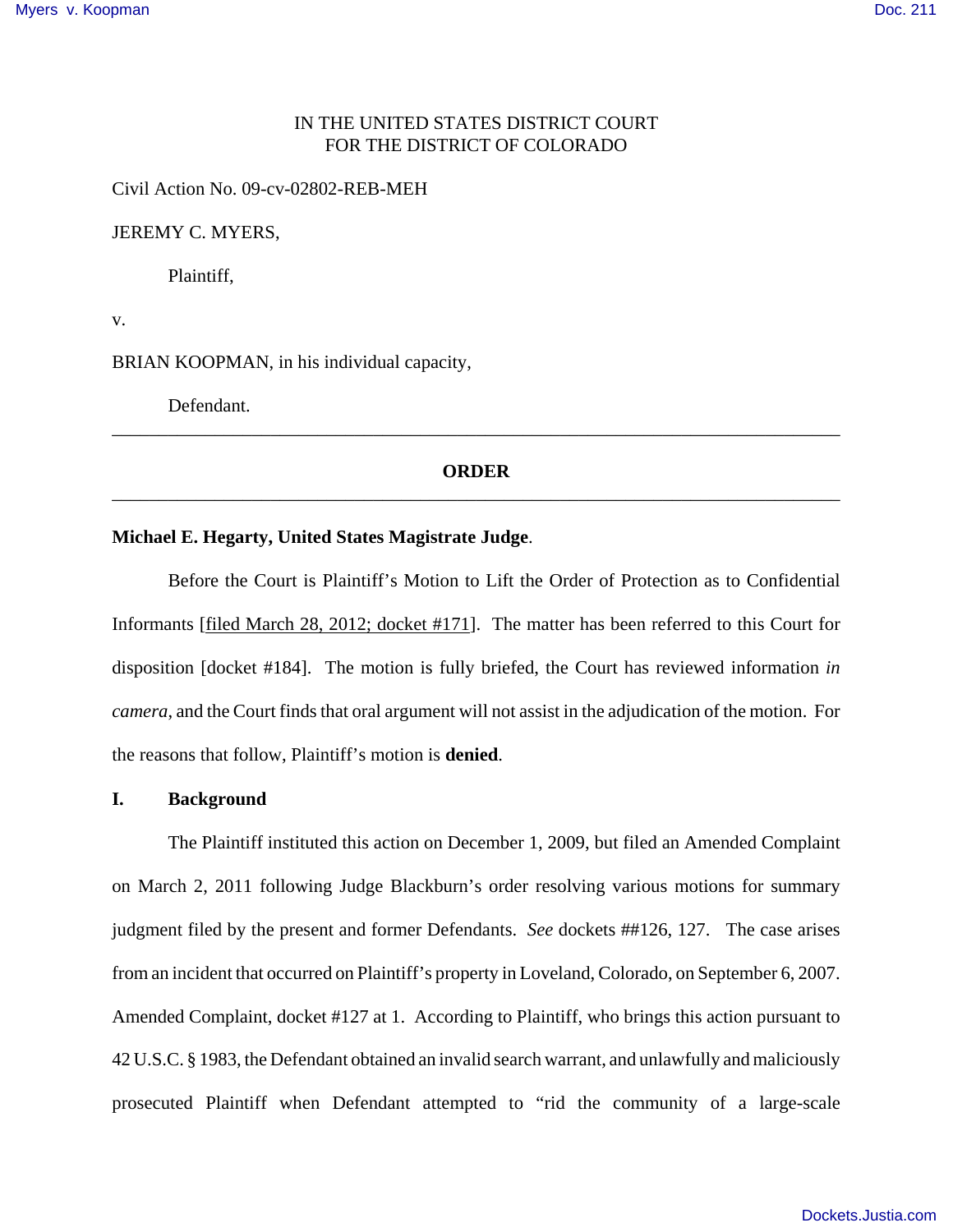methamphetamine production facility." *See id.*

On April 13, 2010, this Court entered an order granting in part and denying in part the Defendants' request for a protective order to prohibit from disclosure the identities of two confidential informants who allegedly provided information to the Defendant in support of the search warrant at issue in this case. Specifically, this Court ordered:

In their initial disclosures, Defendants shall redact or withhold only that information which would reveal the identities of the confidential informants who supplied information on which the challenged search was conducted, but shall disclose all other relevant information in accordance with Fed. R. Civ. P. 26(a). In addition, Defendants shall prepare and provide a privilege log for all redacted information based upon asserted privileges. Following a ruling denying (in whole or in part) the motions to dismiss, the Court will entertain a motion seeking disclosure of the confidential information.

Docket #54 at 6.

In the present motion, Plaintiff argues that release of the confidential informants' identities is essential for the following reasons: (1) he alleges in the Amended Complaint that no such confidential informants actually exist; (2) he seeks ancillary information about the informants that is necessary to test their credibility and that of the Defendant; (3) he intends to depose the informants and will need to serve subpoenas upon them; and (4) he intends to subpoena the informants for trial testimony as well. Moreover, Plaintiff claims that the dispositive motions have been resolved and Defendant's only stated reason for the protective order was to protect the informants from retaliation, which has no basis in fact.

Defendant counters that the confidential informants, in fact, wish to keep their identities confidential for fear of retaliation, even though the "informer's privilege" does not require a showing that retaliation is likely. Defendant asserts that a dispositive motion is pending (its motion for judgment on the pleadings) which may dispose of the matter entirely and render disclosure of the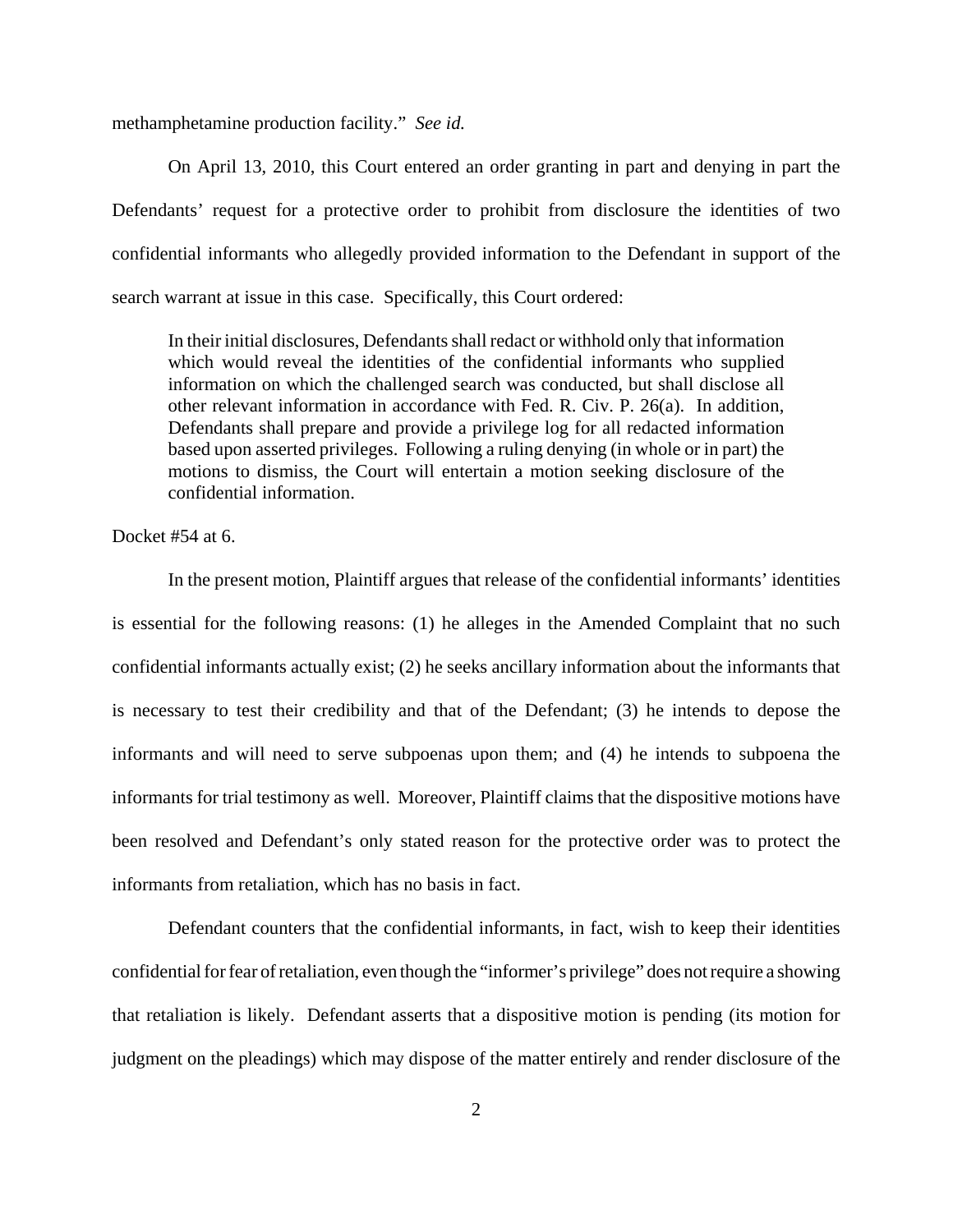informants' identities moot. Further, Defendant claims that Plaintiff fails to articulate why Defendant's sworn discovery responses concerning the existence of the informants is insufficient and why he needs to depose or call the informants to testify at trial. Defendant contends that Plaintiff does not need the informants' identities to challenge the existence of probable cause, since it is not the informants' credibility that is at stake, but rather whether the fact that they gave certain information to the Defendant which, considered together with his own investigation and observations, constituted probable cause.

Plaintiff replies that discovery is a truth finding process, which would be thwarted if a party were to accept an opponent's discovery responses without the ability to test their accuracy. Thus, the Plaintiff contends that, without the release of the informants' identities, he would be unable to prove or disprove the informants' existence, which is a material issue of fact in this case. Further, Plaintiff argues that false or misleading statements in an affidavit supporting a search warrant will be excluded when determining probable cause, so evidence of any such statements is relevant. Moreover, Plaintiff states that, in Colorado, issues of an informant's reliability and basis of knowledge are relevant considerations for determining whether probable cause exists.

Upon review of the parties' briefs, the Court determined that it was necessary to order Defendants to provide information *in camera* concerning the confidential informants. Defendants complied with the order by identifying the informants and the information the informants provided both before and after the execution of the search warrant, which is the subject of this action. With such information, the Court determined it necessary to, and did, interview the confidential informants *in camera*.

### **II. Discussion**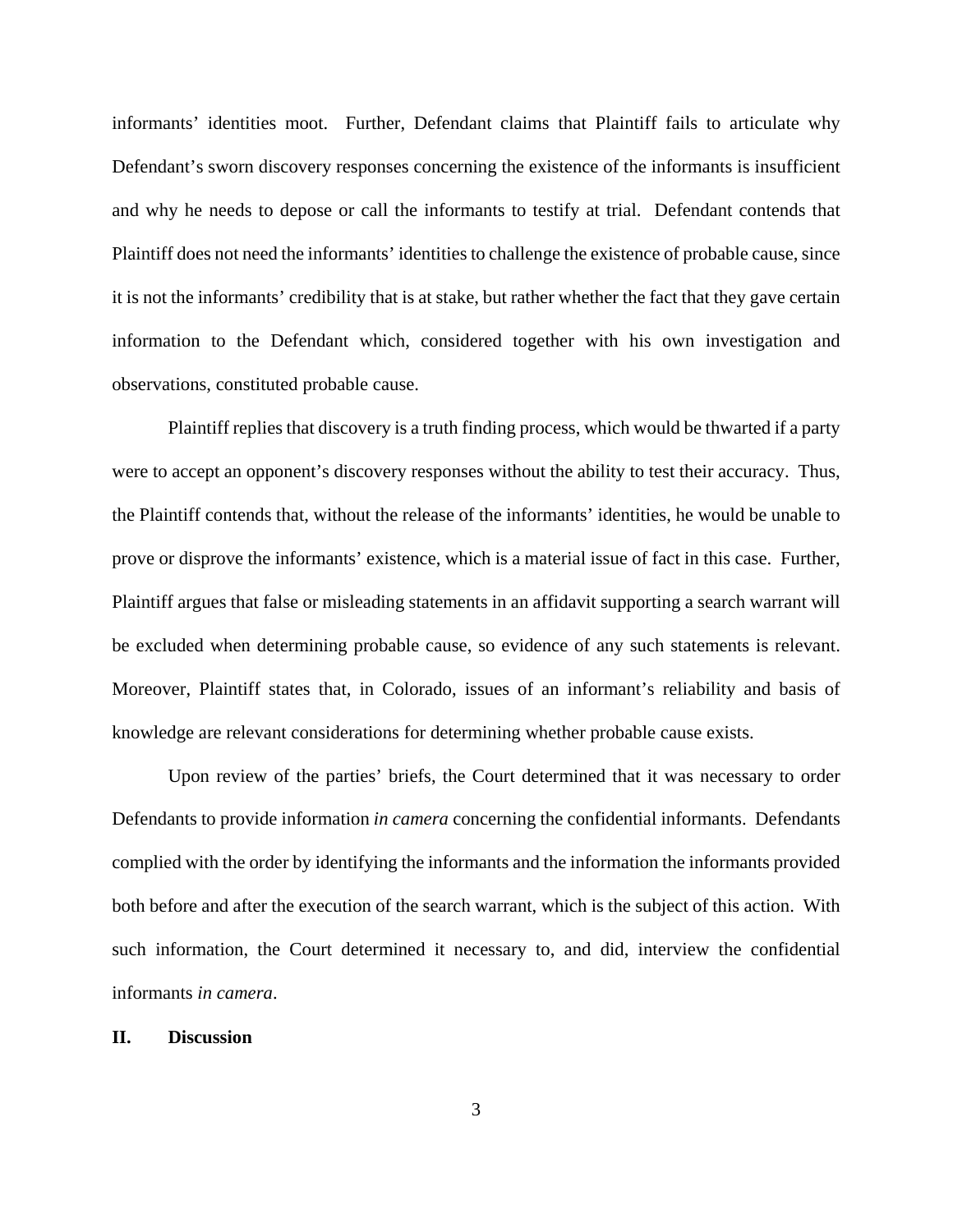Rule 26(b) provides that "[p]arties may obtain discovery regarding any nonprivileged matter that is relevant to any party's claim or defense . . . ." Such information must be relevant but "need not be admissible at the trial if the discovery appears reasonably calculated to lead to the discovery of admissible evidence." Fed. R. Civ. P. 26(b)(1). Here, the question before the Court is whether the informants' identities are "privileged."

In federal courts, federal common law governs the existence of privilege, unless state law supplies the rule of decision as to an element of the claim or defense. Fed. R. Evid. 501. Because this case involves claims brought pursuant to 42 U.S.C. § 1983, "federal law provides the governing substantive law." *Everitt v. Brezzel*, 750 F. Supp. 1063, 1066 (D. Colo. 1990). Thus, the federal common law of privilege governs in this matter. *See* Fed. R. Evid. 501 committee note ("In nondiversity jurisdiction civil cases, federal privilege law will generally apply.").

First, Defendants continue to assert that the "official information" privilege precludes disclosure of the confidential informants' identities. (Docket #177 at 1 (citing *Everett*, 750 F. Supp. 1063).) In *Everitt*, the court described the federal "official information" privilege as "the government's privilege to prevent the disclosure of information whose disclosure would be contrary to the public interest." 750 F. Supp. at 1066 (quoting *Frankenhauser v. Rizzo*, 59 F.R.D. 339, 342 (E.D. Pa. 1973)). *But see Crawford v. Dominic*, 469 F. Supp. 260, 264 n. 3 (E.D. Pa. 1979) (recognizing *Frankenhauser* relied on Fed. R. Evid. 509 which has since been repealed and declining to follow *Frankenhauser*'s implication of a blanket rule exempting supervisory evaluations).

However, the Defendants primarily argue that the confidential informants' identities are protected by the "informer's privilege." (Docket #177 at 2-4.) According to the Tenth Circuit, the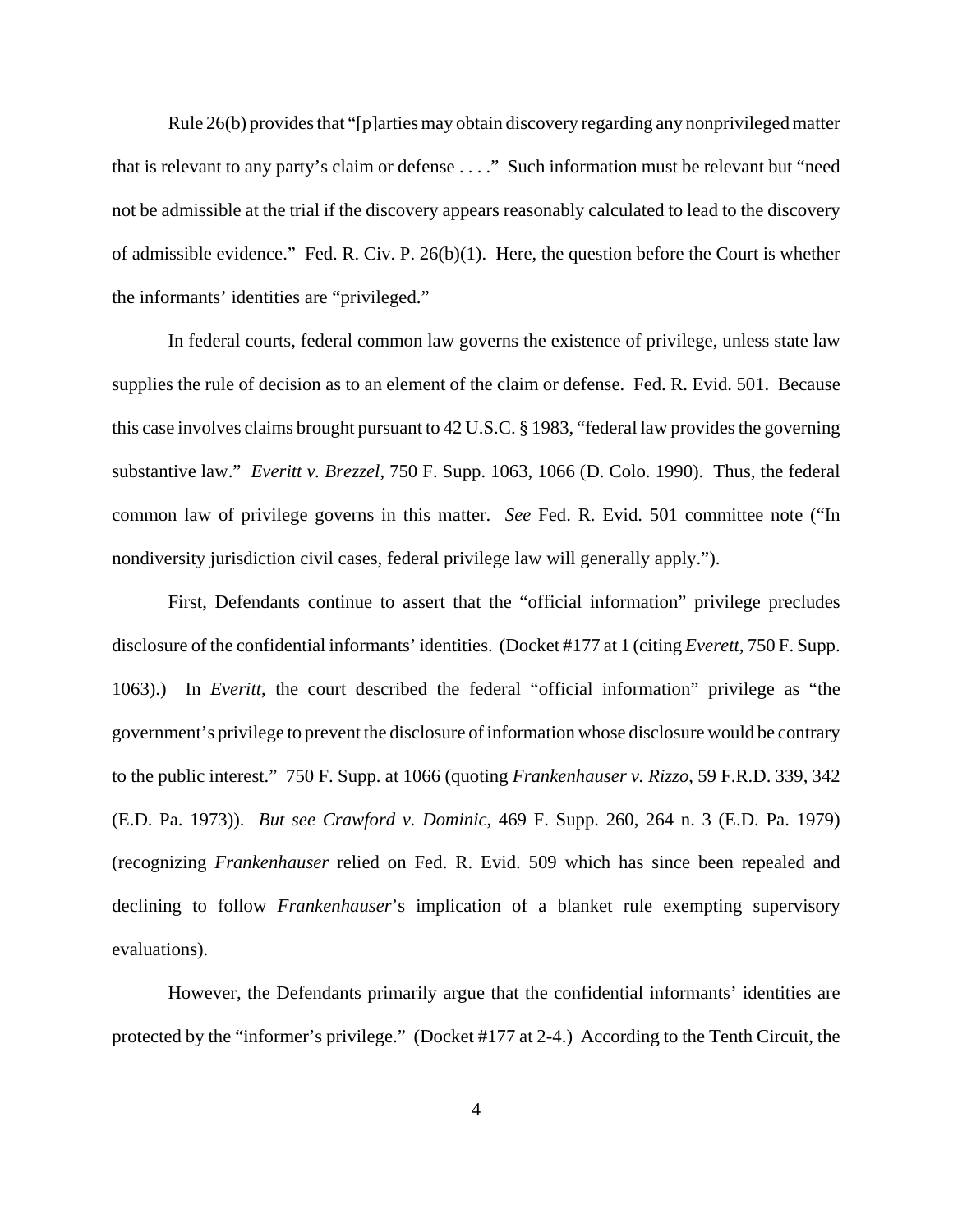informer's privilege provides that "the state is normally entitled to refuse to disclose the identity of a person who has furnished information relating to an investigation of a possible violation of law." *In re Matter of Search of 1638 E. 2nd Street, Tulsa*, 993 F.2d 773, 774 (10th Cir. 1993) (quoting *Hoffman v. Reali*, 973 F.2d 980, 987 (1st Cir. 1992)). The privilege is applicable in both criminal and civil cases. *Id.* (finding that a criminal suspect, who sought the identities of confidential informants likely to bring civil actions against them, was prevented from discovering the confidential information).

Neither privilege is absolute; "if the party seeking disclosure makes a proper showing of need, the privilege will give way." *Id.* However, the informer's privilege in civil cases is arguably "stronger" because the constitutional guarantees assured to criminal defendants are not applicable. *See Search of 1638 E. 2nd Street*, 993 F.2d at 775.

Here, the Court finds that the circumstances under which the protective order was originally entered in this case protecting from disclosure the identities of the confidential informants are not much different than the current circumstances. At that time, motions were pending that could dispose of the case and a motion for judgment on the pleadings is pending today. Likewise, previously, the informants expressed their fears concerning retaliation, and the informants continue to express such concerns today. Thus, it is imperative that the Plaintiff make a proper showing of need sufficient to overcome the privilege.

"A [criminal] defendant seeking to force disclosure of an informant's identity has the burden to show the informant's testimony is relevant or essential to the fair determination of defendant's case. In determining whether to require disclosure, a court must balance the public interest in protecting the flow of information against the individual's right to prepare his defense." *United*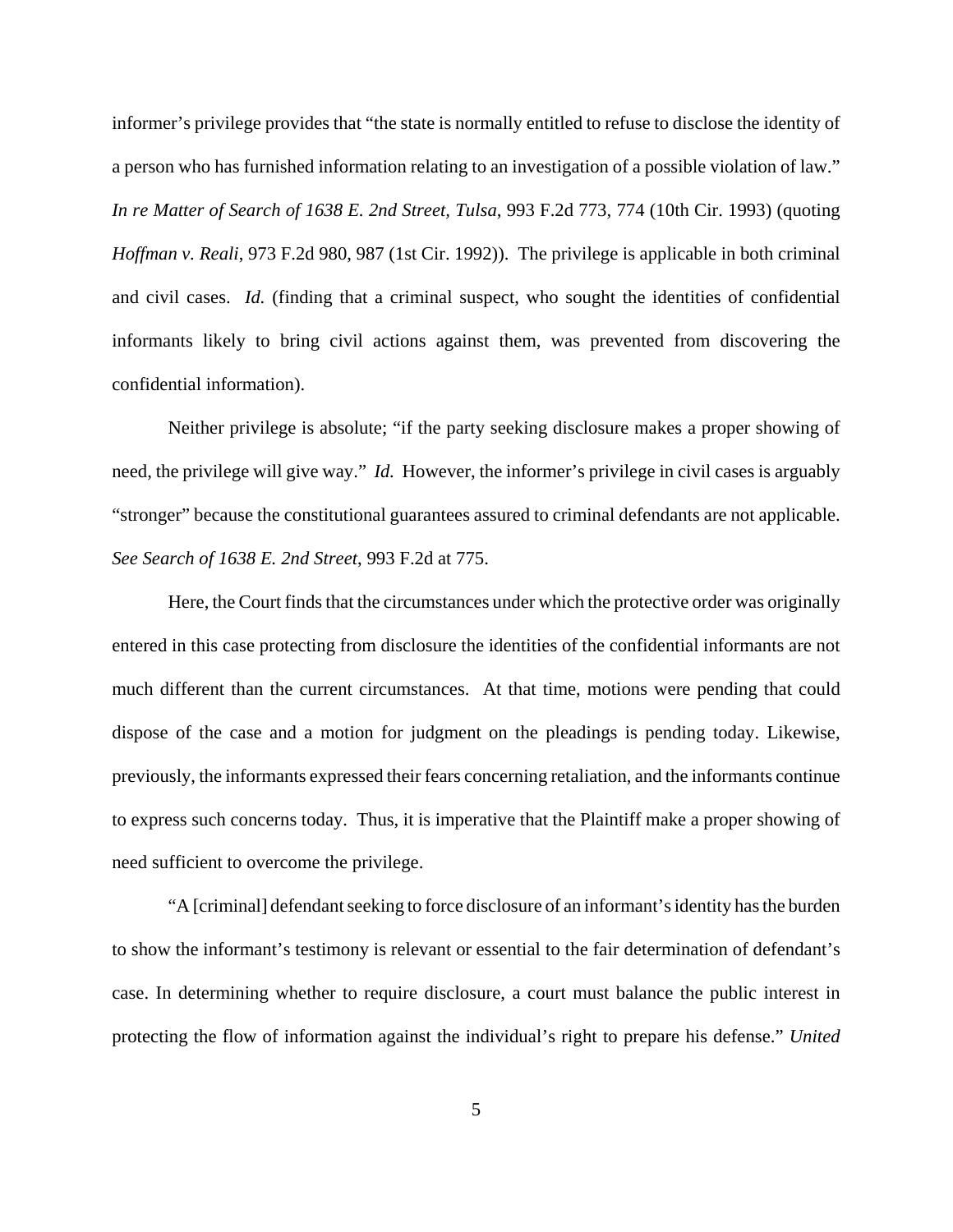*States v. Gordon*, 173 F.3d 761, 767 (10th Cir. 1999) (citing *Roviaro v. United States*, 353 U.S. 53, 62 (1957)). In balancing these interests, the court considers the crime charged, the possible defenses, and the significance of the informant's testimony. *Id.* "Where it is clear that the informant cannot aid the defense, the government's interest in keeping secret [the informant's] identity must prevail over the defendant's asserted right of disclosure." *United States v. Sinclair*, 109 F.3d 1527, 1538 (10th Cir. 1997) (quoting *United States v. Martinez*, 979 F.2d 1424, 1429 (10th Cir.1992) (also stating that "[t]o permit the trial court to make the required balancing test ... an *in camera* hearing can be used to determine whether the informant's testimony would lend aid to the defense.")).

Again, the privilege applies in both criminal and civil matters, and is "arguably stronger [in civil cases], because the constitutional guarantees assured to criminal defendants are not applicable." *Matter of Search of 1638 E. 2nd Street, Tulsa*, 993 F.2d at 775.

Plaintiff contends that he "needs" the informants' identities not only to confirm that they exist, but also to depose them concerning the information they provided to Defendant in support of the challenged search warrant, which will be necessary for a "probable cause" analysis. Defendant counters that the accuracy of the informants' information supplied to Defendant is of no consequence; rather, the question is whether such information, together with Defendant's own investigation and observations, constituted probable cause for the issuance of the search warrant.

Based upon all information provided concerning this matter, the Court finds that the confidential information will not aid the Plaintiff in this case. First, as was revealed in the original motion concerning the informants, only one of the informants provided information to Defendant that was used in support of the search warrant; the information provided by the other informant came after the fact. *See* docket #48, ¶¶ 1, 3. Thus, for purposes of Plaintiff's argument concerning his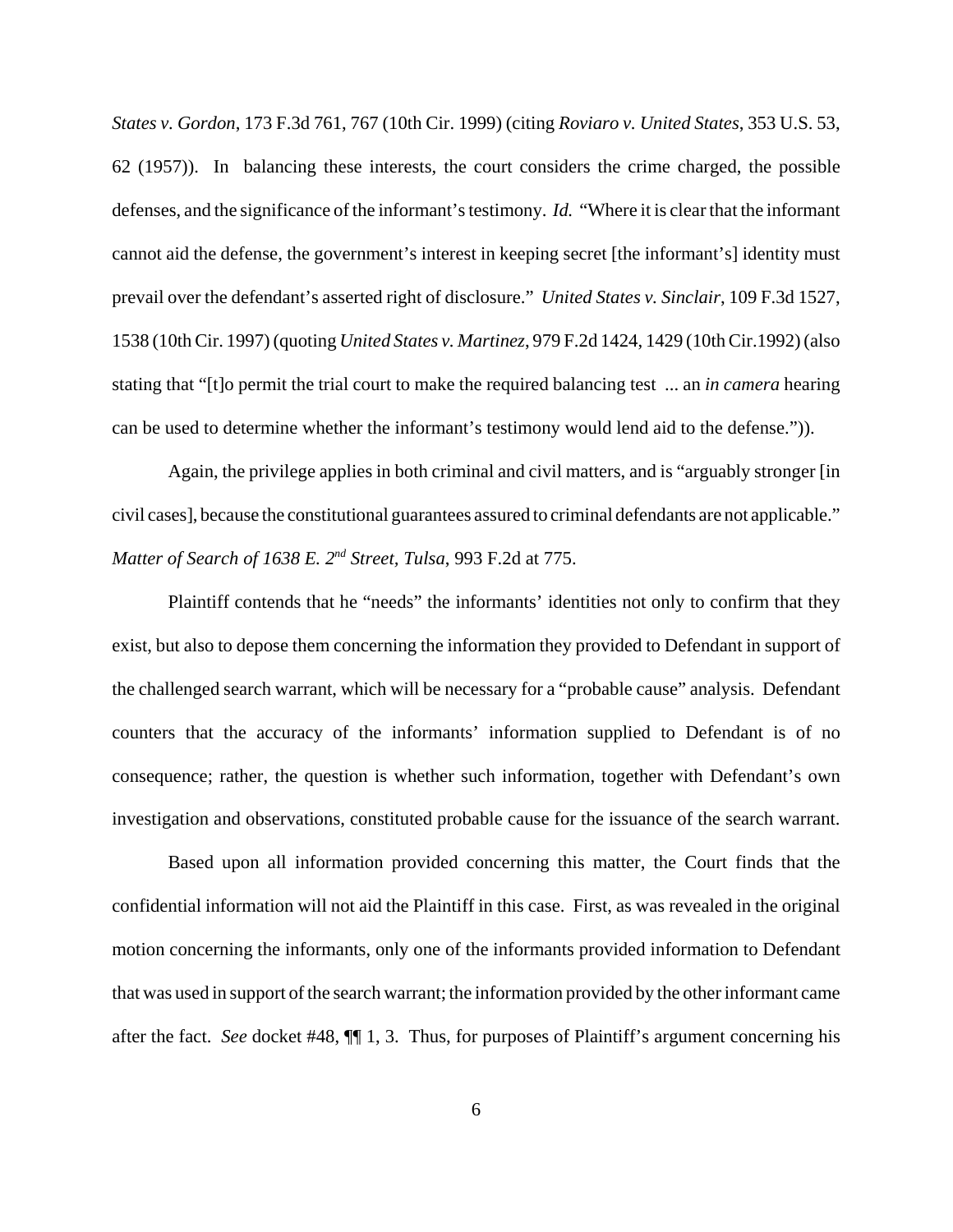need for the confidential informants' identities to challenge "probable cause," the Court considers only the information provided by first informant.

A review of the "Affidavit for a No Knock Search Warrant" (docket #48-1) reveals that the first informant's role in the search of the property was limited. He/she provided Defendant information concerning his/her knowledge of the Plaintiff and another possible participant in the alleged crime, as well as his/her own observations of the property and the surrounding area. It is not apparent that the informant participated in or witnessed the search itself. Rather, it appears that the informant was merely a "tipster" who provided a lead for the police to investigate. *See Gordon*, 173 F.3d at 768 (citing *United States v. Zamora*,784 F.2d 1025, 1030 (10th Cir. 1986) ("if a confidential informant was only a 'tipster,' and not an active participant in the criminal activity charged, disclosure of the informant's identity is not required.")).

Further, Plaintiff asserts that he must have the opportunity to test the credibility of the informants based upon a supposition that the informants *may* have provided false information to the Defendant; however, such assertion is too attenuated to be persuasive. *Id.* (a court need "not require disclosure of an informant's identity based on 'mere speculation'; the informant's testimony must be shown to be valuable to the defendant."). Moreover, even if the informants had provided false information, the Plaintiff need only submit rebuttal evidence to challenge its veracity. Here, the Plaintiff does not argue that he has no method nor ability to present rebuttal evidence, or to challenge any such alleged false information other than to depose the informant.

Nevertheless, to determine the scope of the informants' roles, the Court ordered the Defendant to identify the confidential informants and to provide the information they provided to Detective Koopman to the Court *in camera.* In addition, the Court conducted *in camera*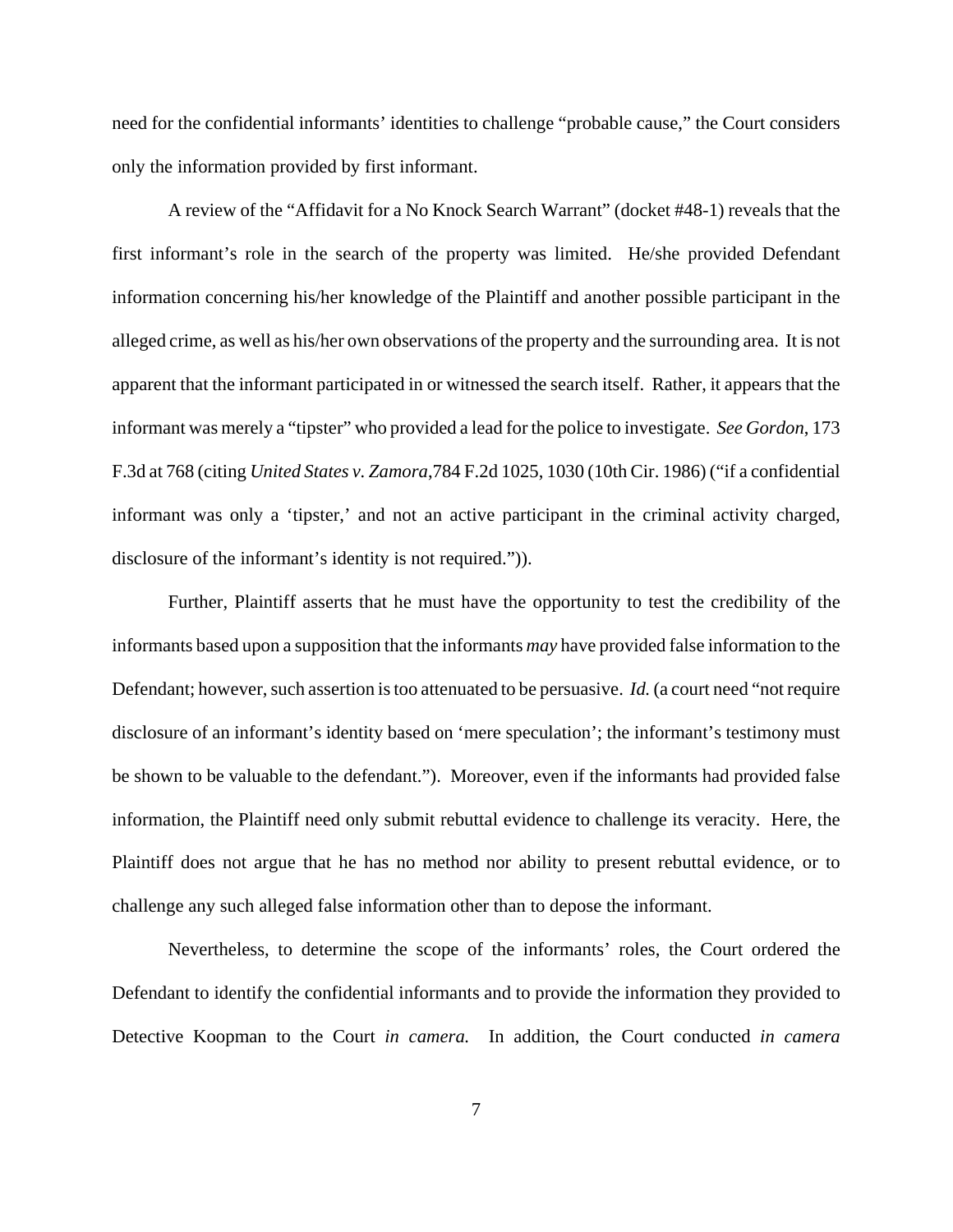examinations of the confidential informants. Based upon its *in camera* review and examinations, and considering the information and arguments proffered by the parties, the Court finds not only that the Plaintiff has failed to make the proper showing of need to overcome the informer's privilege, but also that the confidential information will not aid the Plaintiff in his case. *See Sinclair*, 109 F.3d at 1538 ("[w]here it is clear that the informant cannot aid the defense, the government's interest in keeping secret [the informant's] identity must prevail over the defendant's asserted right of disclosure.").

Thus, considering the strength of the privilege in this civil matter and the insufficient showing made by the Plaintiff, the Court concludes there is no need to disclose the confidential informants' identities nor any information revealing their identities in this litigation. The protective order originally entered on April 13, 2010 remains in effect and will govern the discovery in this case insofar as the Defendant shall redact or withhold only that information which would reveal the identities of the confidential informants, but shall disclose all other relevant non-privileged information in accordance with Fed. R. Civ. P. 26(a). In addition, to the extent necessary, Defendant shall prepare and provide a privilege log for all redacted information based upon asserted privileges.

### **III. Conclusion**

Accordingly, for the reasons stated above, it is hereby ORDERED that Plaintiff's Motion to Lift the Order of Protection as to Confidential Informants [filed March 28, 2012; docket #171] is **denied**. The Clerk of the Court is directed to maintain under Restriction Level 2 those documents found at dockets #189 and #194 until further order of the Court.